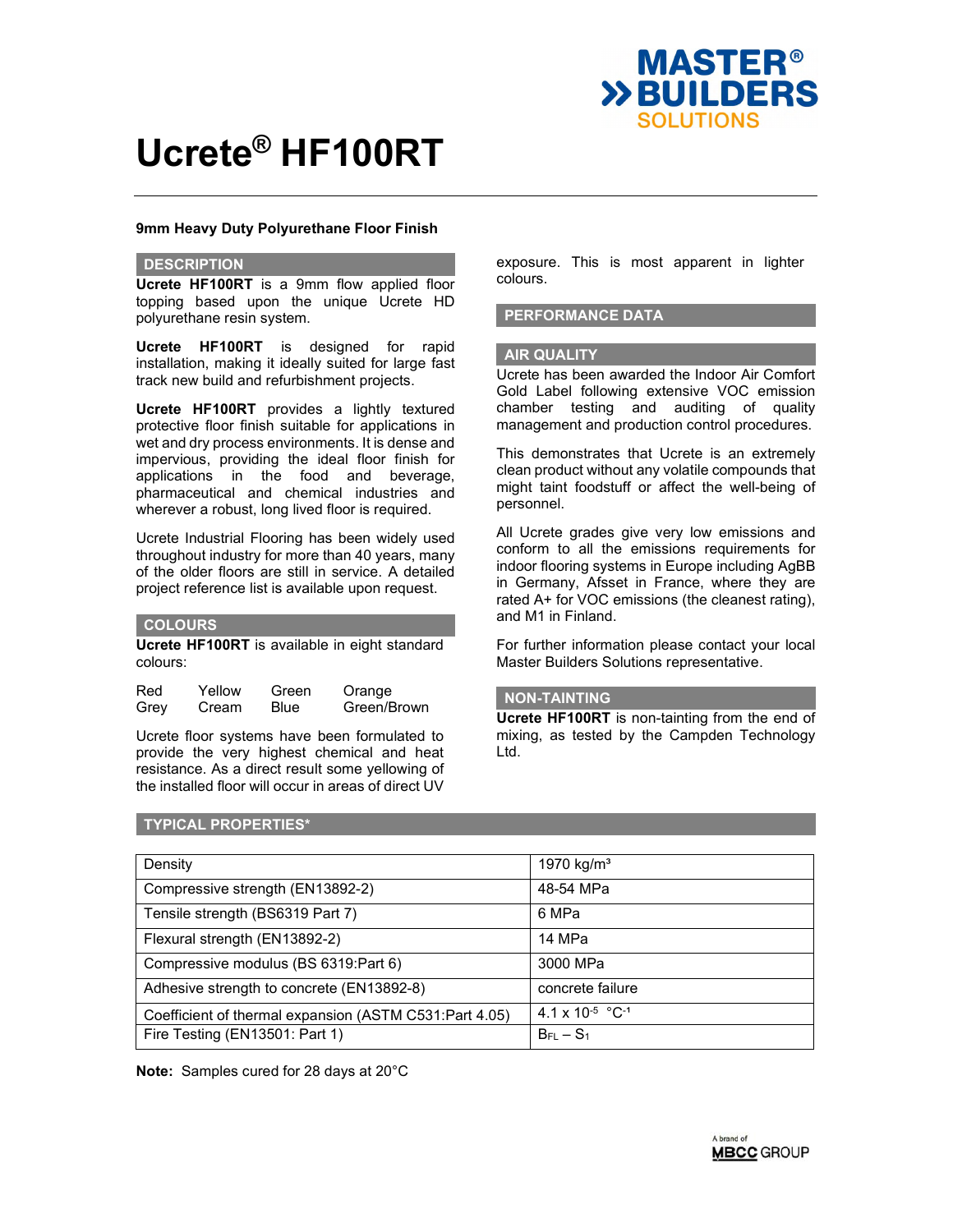

#### **TEMPERATURE RESISTANCE**

The **Ucrete HF100RT** resins do not start to soften until temperatures above 130°C are exceeded. **Ucrete HF100RT** floors are fully serviceable up to 120°C. Suitable for freezer temperatures down to  $-40^{\circ}$ C.

### **CHEMICAL RESISTANCE**

**Ucrete HF100RT** offers exceptional resistance to a wide range of chemical aggressors. For example Ucrete is resistant to the following commonly encountered chemicals:

Acetic Acid, 50%: As spirit vinegar widely used in the food industry, indicative of resistance to vinegar, sauces, etc.

Concentrated Lactic Acid @ 60°C: Indicative of resistance to milk and dairy products.

Oleic Acid, 100% @ 60°C: Representative of the organic acids formed by oxidation of vegetable and animal fats widely encountered in the food industry.

Concentrated Citric Acid: As found in citrus fruits and representative of the wider range of fruit acids which can rapidly degrade other resin floors.

Methanol, 100%: Representative of alcohols and the wider range of solvents used in the pharmaceutical industry.

**Ucrete HF100RT** is also resistant to a wide range of mineral oils, salts and inorganic acids, extensive chemical resistance tables are available upon request.

Note: some staining or discolouration may occur with some chemicals, depending upon the nature of the spillage and the standards of housekeeping employed.

### **IMPACT RESISTANCE**

With high mechanical strengths and a low elastic modulus, **Ucrete HF100RT** is very resilient and able to withstand severe impact loads. While no material is indestructible and surface chipping may occur, brittle modes of failure resulting in cracking and disbondment are unknown with Ucrete floors.

### **SUBSTRATE MOISTURE TOLERANCE**

Ucrete Industrial Flooring is extremely tolerant to residual substrate moisture and can be installed directly onto 7 day old concrete, or onto old good quality concretes with high moisture contents without the use of special primers, provided there is a functioning DPM within the structure.

This enables rapid construction programmes to be maintained and facilitates refurbishment work in wet process areas.

Epoxy surface DPMs should not be used as they soften under high temperature conditions and will lead to floor failure.

#### **PERMEABILITY**

**Ucrete HF100RT** exhibits zero absorption when tested to CP.BM2/67/2.

#### **SLIP RESISTANCE**

The **Ucrete HF100RT** surface has a coefficient of friction as determined to EN13036 Part 4 with 4S rubber on the wet floor as follows:

**Ucrete HF100RT** 40 - 45

The **Ucrete HF100RT** surface profiles conform to DIN51130 as follows:

**Ucrete HF100RT** R10 flow application R11 trowel application

**Ucrete HF100RT** continues to maintain slip resistance even after years of hard and steel wheeled traffic.

Optimum slip resistance can only be maintained with regular cleaning.

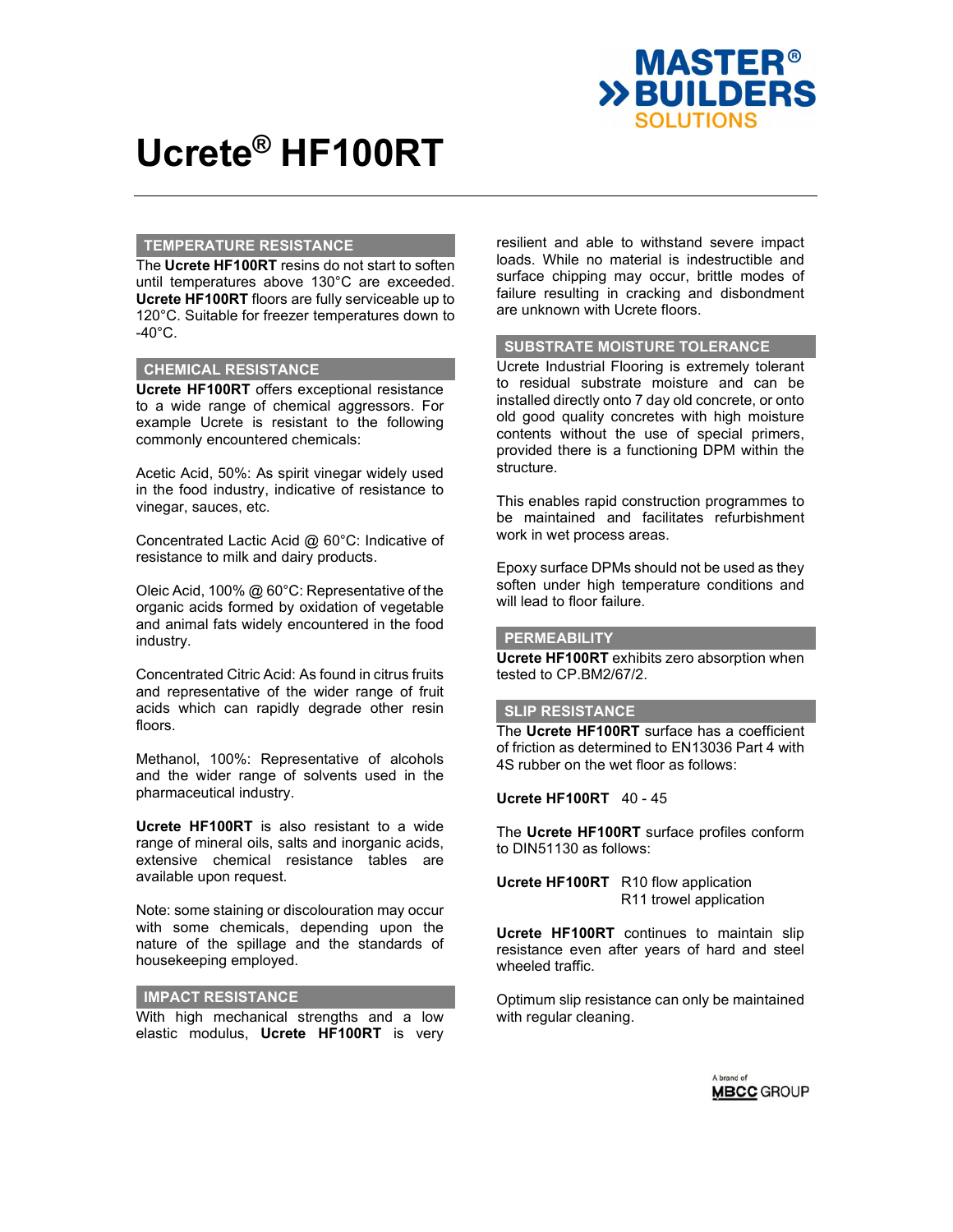

#### **SPECIFICATION**

The floor finish shall be **Ucrete HF100RT** from Master Builders Solutions UK Ltd, of 19 Broad Ground Road, Redditch, Worcestershire, B98 8YP installed at 9mm with an R10/R11\* surface finish

\*(select as required)

A 9mm **Ucrete HF100RT** floor is fully resistant to high temperature spillage and discharge up to 120°C and can be lightly steam cleaned. Suitable for freezer temperatures down to  $-40^{\circ}$ C.

In extreme thermal shock environments, a well designed substrate of good quality concrete is essential.

#### **SUBSTRATE QUALITY**

Concrete substrates should be visibly dry and have a minimum tensile strength of 1.5 MPa.

Refer to the guide 'The Design & Preparation of Substrates for Ucrete Industrial Flooring'

All joints in the substrate concrete subject to movement should be reflected through the Ucrete floor and sealed with a suitable sealant.

#### **CURING**

Normally **Ucrete HF100RT** floors can be put into service within 24 hours even at 8°C

# **CLEANING AND HYGIENE**

Ucrete flooring systems are accredited for use in facilities operating HACCP based food safety systems.

Regular cleaning and maintenance will enhance the life and appearance of any floor.

**Ucrete HF100RT** can be cleaned using industry standard cleaning chemicals and equipment. The use of a food industry standard scrubber drier machine is recommended.

Detailed cleaning guidelines are available from your local Master Builders Solutions Construction Chemicals office.

# **COVERAGE**

9mm: 18-19kg/m²

**Note**: The above coverage rates do not include wastage.

### **STORAGE**

In covered warehouse conditions, above 5°C and below 30°C and out of direct sunlight. Materials must be raised off the floor and kept dry. Liquid components must be protected from frost.

## **DISPOSAL**

Part 2 containers should be decontaminated with 5% sodium carbonate (washing soda) solution after use and disposed of as building waste in accordance with local regulations.

#### **HEALTH AND SAFETY**

In its cured state Ucrete is physiologically nonhazardous.

For normal flooring applications Ucrete does not require the use of respiratory protective equipment during installation.

Operatives should consult the CoSHH risk assessment and their work instructions.

\* Properties listed are based on laboratory controlled tests.

**®** = Registered trademark of the MBCC Group in many countries.